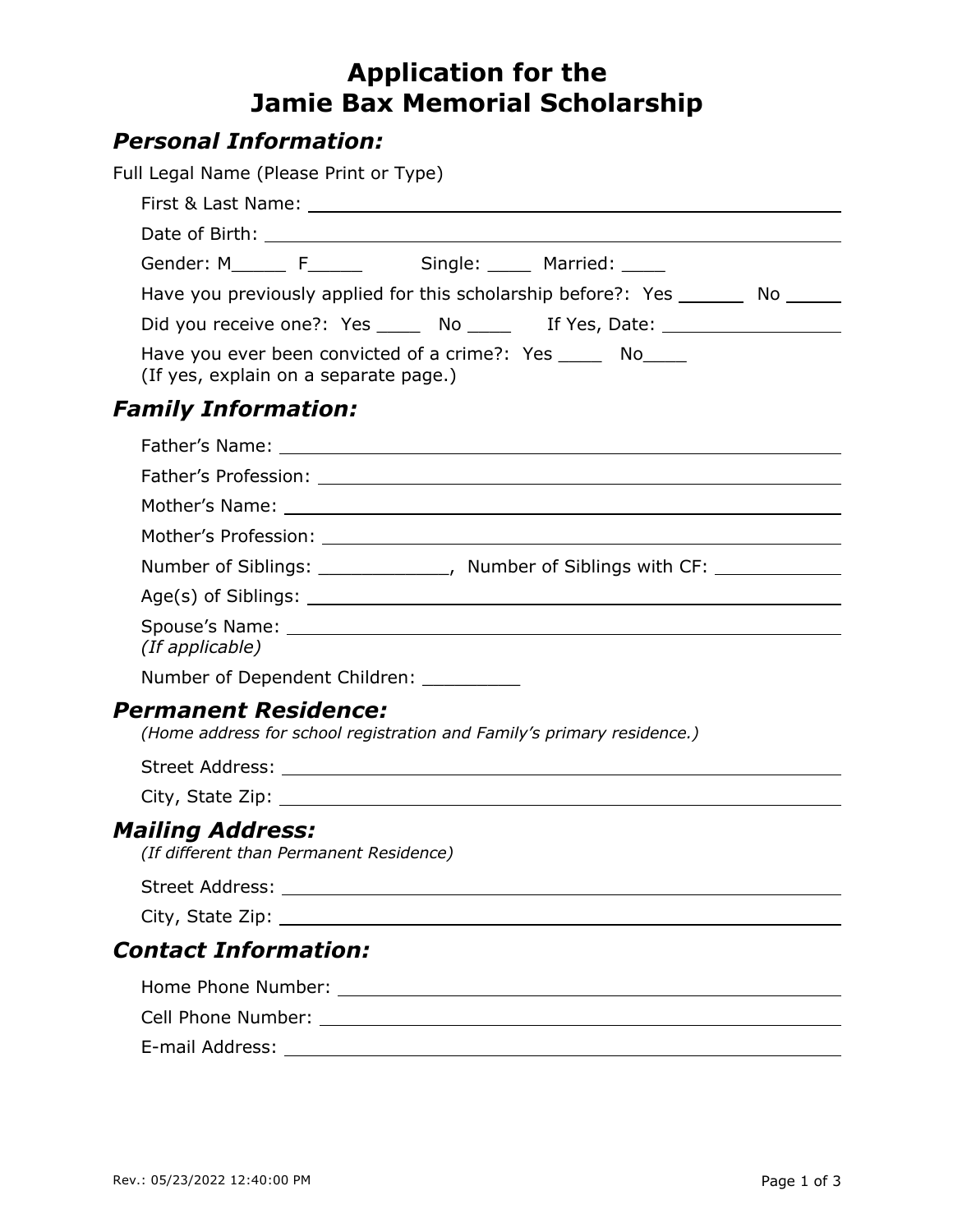# **Application for the Jamie Bax Memorial Scholarship**

## *Educational Information:*

#### **High School Attended:**

Name of High School Attended:

School Address:

College Level Courses:

Current GPA (include scale):

Date of Graduation: The Contract of Graduation:

Please list all extra-curricular activities (school and non-school) and preferably in the order of your own personal importance:

#### **Undergraduate School:**

| Current Academic Status (H.S. Senior, College Freshman,                          |
|----------------------------------------------------------------------------------|
|                                                                                  |
|                                                                                  |
| Total number of credits required for completion: _______________________________ |
| <b>Graduate College:</b>                                                         |
|                                                                                  |
|                                                                                  |
|                                                                                  |
|                                                                                  |
|                                                                                  |
| Total number of credits required for graduation: _______________________________ |
|                                                                                  |
|                                                                                  |
|                                                                                  |
|                                                                                  |
|                                                                                  |